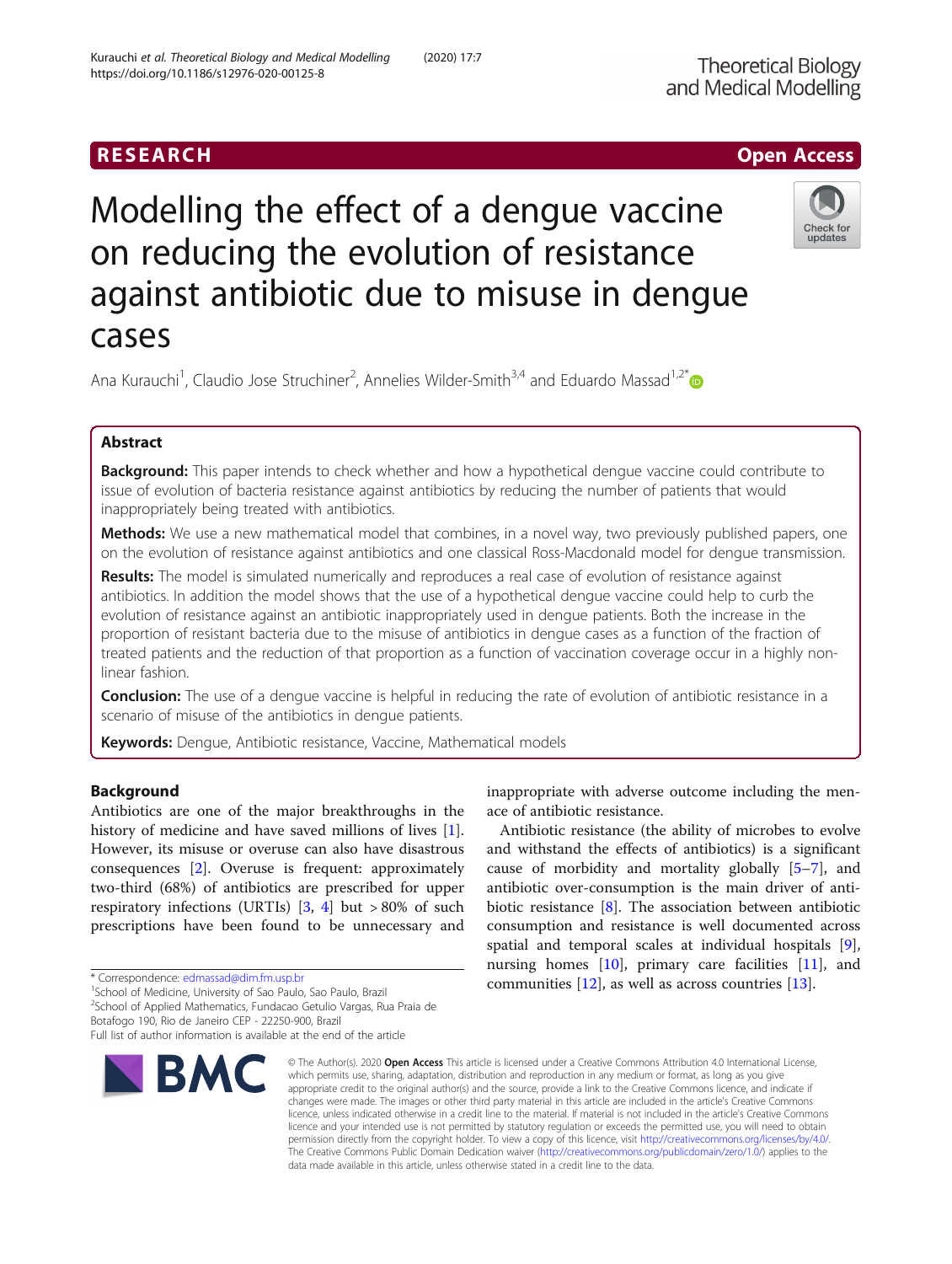Bacteria have become resistant to antimicrobial agents as a result of chromosomal changes or the exchange of genetical material via plasmids and transposons [[14\]](#page-6-0).

Many countries have adopted national action plans on antimicrobial resistance (AMR) that aim to reduce per capita antibiotic consumption. The Global Action Plan on Antimicrobial Resistance endorsed by the member states of the World Health Organization (WHO) and affirmed at the high-level meeting on antimicrobial resistance during the 71st General Assembly of the United Nations [\[15](#page-6-0)], recommends that all countries collect and report antibiotic consumption data [[16\]](#page-6-0). Surveillance data on country-level antibiotic use are needed to monitor national and global trends over time; compare antibiotic use among countries; provide a baseline for the evaluation of future efforts to reduce antibiotic use; enable epidemiological analysis of the association between antibiotic use and resistance over time [\[17](#page-6-0), [18](#page-6-0)]; and support policies that aim to reduce antibiotic resistance.

Making better use of existing vaccines and developing new vaccines are important ways to tackle AMR and reduce preventable illness and deaths.

Dengue is a mosquito-borne infection, transmitted by the Aedes aegypti mosquitoes, characterized by sudden onset of fever and severe headache; resulting in shock and hemorrhage leading to death [\[19](#page-6-0)] in many of such patients [[20,](#page-6-0) [21](#page-6-0)]. The clinical manifestations are often nonspecific, with signs and symptoms that overlap with many other febrile illnesses including bacterial infections. As a result, health care practitioners often prescribe antibiotics empirically, e.g. without confirming the diagnosis, which leads to unnecessary use of antibiotics.

In one particular study in India [\[22\]](#page-6-0), of 370 confirmed dengue cases, 267 (74.6%)cases were prescribed antibiotics. A single antibiotic was prescribed to 225 cases (60.8% of all cases), 2 antibiotics to 33 dengue cases (8.9%), and 3 antibiotics to 9 (2.4%). Triple therapy antibiotics included cefotaxime in all prescriptions with cefixime, azithromycin, amoxyclav, doxycycline, and ceftriaxone in different combinations. Antibiotics given as dual therapy were ceftriaxone with doxyxycline, cefotaxime, or amoxyclav, and cefotaxime with doxycycline, cefixime, or metronidazole.

In another study in West Java, Indonesia [\[23](#page-6-0)], showed that there were 547 (17.8%) out of 3078 dengue patients that received antibiotics.

One of the authors (AK) found in the Clinics Hospital in São Paulo, Brazil, that among 103 confirmed dengue cases, 35 (34%) inappropriately received antibiotics.

Of course antibiotics are indicated when secondary bacterial infections are present in some dengue cases [[24\]](#page-6-0). However, the problem of antibiotics misuse in dengue cases is related to misdiagnosing dengue with URTI [[21\]](#page-6-0). To distinguish between the appropriate and inappropriate antibiotic use in dengue cases it is necessary to demonstrate the presence of bacterial infection, for instance, by collecting material for bacterial culture procedures [\[21\]](#page-6-0).

Therefore, is seems that there is enough evidence of misuse of antibiotics in dengue patients. Such misuse could worsen the selective pressure that leads to the evolution of resistance against those antibiotics.

This paper intends to investigate whether and how a hypothetical dengue vaccine could contribute to issue of evolution of bacteria resistance against antibiotics by reducing the number of patients that would inappropriately being treated with antibiotics. We do so by using a new mathematical model that combines, in a novel way, two previously published papers, one on the evolution of resistance against antibiotics, illustrated by the case of resistance of K. pneumoniae resistance against Amikacine (this was one clear example of rapide evolution of resistance studied by one of the authors of the present paper) and one classical Ross-Macdonald model for dengue transmission.

# The model

The model combines two distinct models, one proposed previously in Massad, Yang and Lundberg [\[25\]](#page-6-0) for the study of the evolution of antibiotic resistance, and one Ross-Macdonald type of dengue model [\[26](#page-6-0)], including the possibility of vaccination.

The composite model is described in Fig. [1](#page-2-0):

In Fig. [1,](#page-2-0) the left-hand side picture describes the model by Massad, Yang and Lundberg [\[25](#page-6-0)], designed to study the evolution of resistance against antibiotics. This model considered a population in a hospital environment, in which  $X(t)$  represents individuals who have been hospitalized by diverse causes with rate  $\Lambda$ , and are susceptible to a given infectious agent. These individuals may acquire an hospital infection by a strain of the pathogen which is sensitive to a specific antibiotic against that pathogen with a rate  $\beta_1$ . Once infected with the sensitive strain these individuals are denoted  $Y(t)$ . A fraction of  $p$  of those  $Y(t)$  individuals are treated with the specific antibiotic and recovers to the susceptible state again with rate *γ*. The fraction  $(1 - p)$  of nontreated individuals die from the infection with rate  $\alpha$ . However,  $Y(t)$  individuals may be discharged from the hospital with rate  $\mu$ . Alternatively, the susceptible individuals  $X(t)$  may acquire the infection by a strain of the pathogen which is resistant to the specific antibiotic against that pathogen with a rate  $\beta_2$ . Once infected with the resistant strain these individuals are denoted  $Z(t)$ . These individuals may either be discharged from the hospital with rate  $\mu$  (like everyone else in the model), or die from the infection with rate  $\alpha$ . The model consider the evolution of antibiotic resistance by two alternative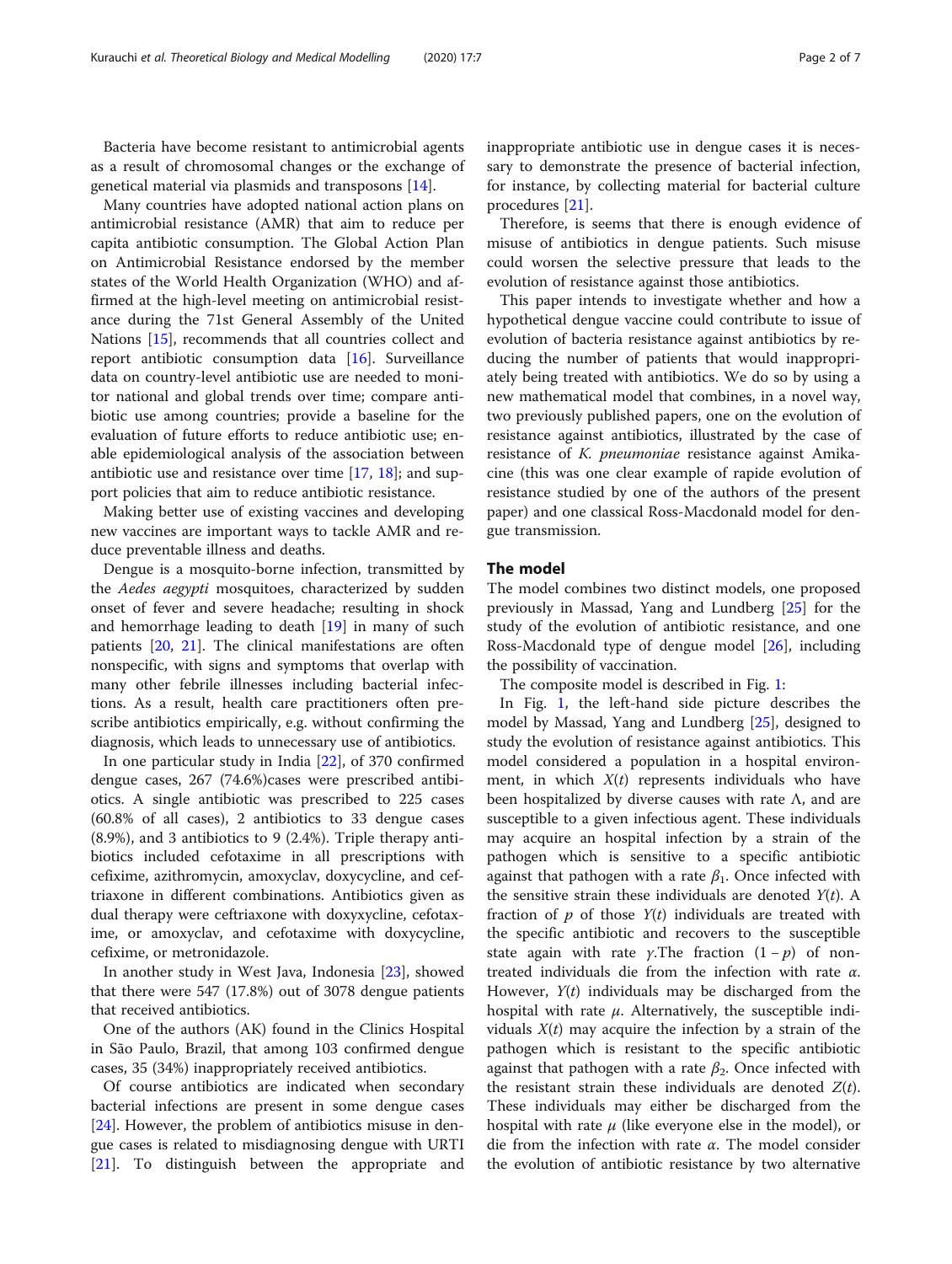<span id="page-2-0"></span>

mechanisms, one consisting in mutation, and one by plasmid transfer from the sensitive to resistant strains. These two mechanisms are represented in the figure by the composite rate  $F$ . The mutational component of rate F is described by the expression  $(\theta + p\xi)Y(t) + (\omega + p\zeta)Y(t)$  $p\delta(Y(t)Z(t))$ . In this expression,  $\theta$  is the treatmentindependent mutation rate and  $p\xi$  is the mutation rate induced by antibiotic treatment. The second component, comprises the term  $\omega$ , which is the treatmentindependent plasmid transfer and the term  $p\delta$ , which is the plasmid transfer rate induced by antibiotic treatment (note the cross-infection term  $(Y(t)Z(t))$ . The backmutational component of rate G is described by the expression  $\sigma Z(t)$ . In this expression,  $\sigma$  is the backmutation rate.

The right-hand side picture shown in Fig. 1 describes the Ross-Macdonald model to be used to represent dengue infection with a vaccination component. The model considers that people born with rate  $\mu_H$  (assumed equal to the natural mortality rate) and who are susceptible to dengue are denoted  $S_H(t)$ . These individuals may acquire

dengue infection with incidence  $ab(\frac{I_M}{N_H})$ , where a is the mosquitoes' biting rate,  $b$  is the probability of infection from mosquitoes to humans,  $I_M(t)$  is the number of infected mosquitoes and  $N_H$  is the total human population (assumed constant by equating the birth and death rates as  $\mu_H$ ). Dengue infected individuals are denoted  $I_H^T(t)$ , a fraction  $h$  of whom are interned in the same hospital as in the first model. Non-hospitalized dengue individuals are denoted  $I_H^G(t)$ . Alternatively the susceptible individuals may be vaccinated with rate  $v_H$  and are then denoted  $V_H(t)$ . Hospitalized dengue-infected individuals, denoted  $I_H(t)$ , may either be infected with plasmids they acquire from the resistant strain infected individuals in the same hospital,  $Z_H(t)$ , provided that a fraction  $p'$  of them is mistreated with the antibiotics (note that the rate of plasmid transfer  $\delta$  is the same), or are discharged from the hospital with rate  $\mu_H$  (like everyone else in the model), or die from dengue infection with rate  $\alpha_H$ , or are infected with the sensitive strain and treated and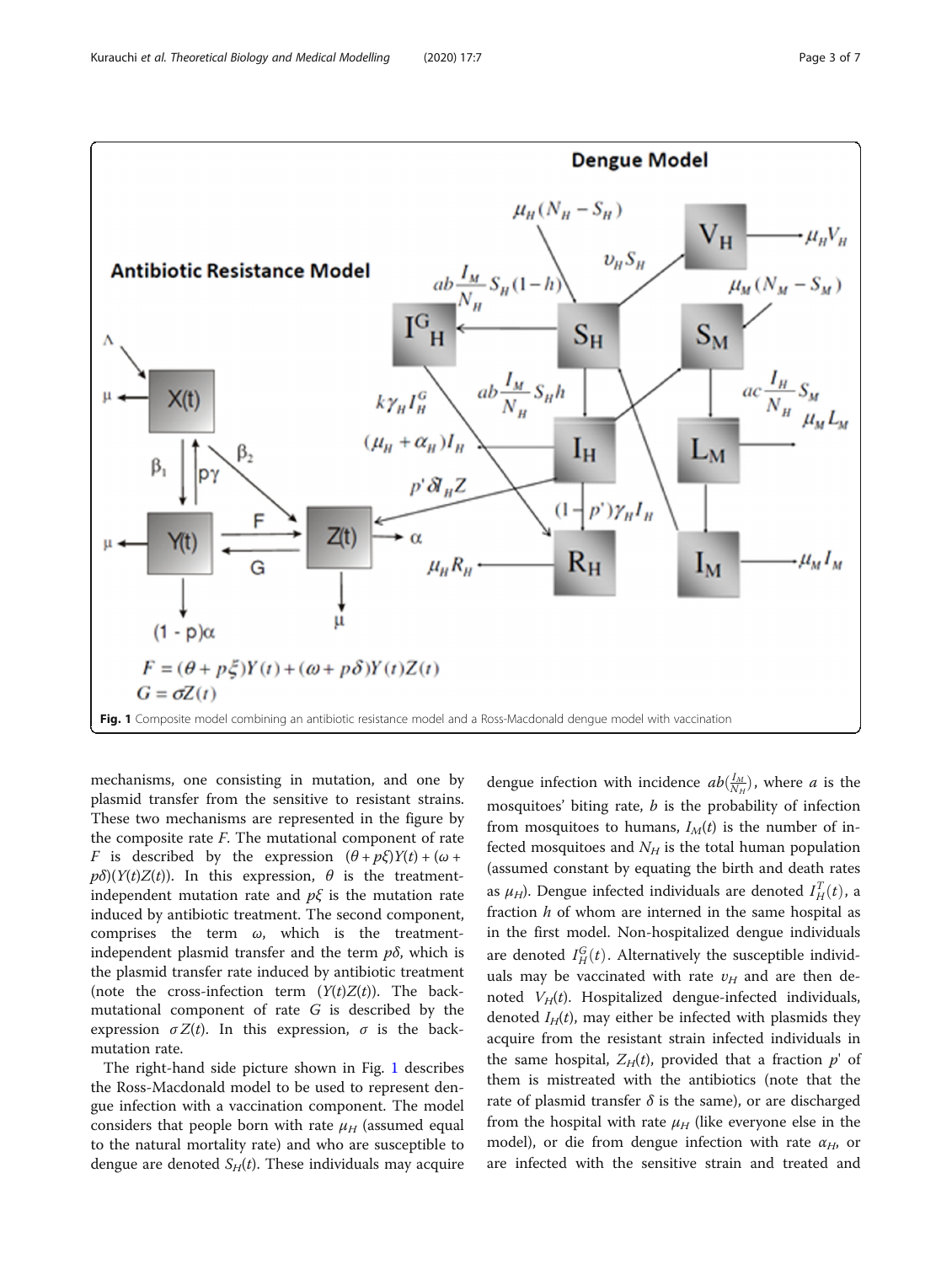recovered from dengue with rate  $\gamma_H$ . Therefore, the term  $p' \delta I_H(t)Z(t)$  represents the plasmid transfer from  $Z_H(t)$ to  $I_H(t)$ , by a cross-infection mechanism. Like in the classical Ross-Macdonald model, susceptible mosquitoes, denoted  $S_M(t)$  may acquire dengue infection with incidence  $ac(\frac{I_M}{N_H})$ , where again  $a$  is the mosquitoes' biting rate, c is the probability of infection from humans to mosquitoes,  $I_M(t)$  is the number of infected mosquitoes and  $N_H$  is the total human population. Once infected, these mosquitoes get into a latent state, denoted  $L_M(t)$ and then either die or evolve to the infective state  $I_M(t)$ . Note that mosquitoes are born and die with the same rate  $\mu_M$ , which implies that the total mosquito population is assumed constant.

The model's variables and parameters are described in Table [1.](#page-4-0)

The model is described by the following system of equations:

Dengue Model

$$
\frac{dS_H(t)}{dt} = -ab \frac{I_M(t)}{N_H} S_H(t) + \mu_H[N_H - S_H(t)] - v_H S_H(t)
$$
\n
$$
\frac{dI_H^H}{dt} = ab \frac{I_M(t)}{N_H} S_H(t)(1-h) - (\mu_H + \alpha_H)I_H^G(t) - k\gamma_H I_H^G(t)
$$
\n
$$
\frac{dI_H(t)}{dt} = ab \frac{I_M(t)}{N_H} S_H(t)h - (\mu_H + \alpha_H + d)I_H(t) - (1-p')\gamma_H I_H(t) - p'\delta I_H(t)Z(t)
$$
\n
$$
\frac{dR_H(t)}{dt} = (1-p')\gamma_H I_H(t) + k\gamma_H I_H^G(t) - \mu_H R_H(t)
$$
\n
$$
\frac{dV_H(t)}{dt} = v_H S_H(t) - \mu_H V_H(t)
$$
\n
$$
N_H = S_H + I_H + R_H + V_H
$$
\n
$$
Vac_{cov}(t) = \frac{1}{N_H} \int_0^t v_H S_H(s) ds
$$
\n
$$
\frac{dS_M(t)}{dt} = -ac \frac{I_H^T(t)}{N_H} S_M(t) + \mu_M (N_M - S_M(t))
$$
\n
$$
\frac{dI_M(t)}{dt} = a_c \frac{I_H^T(t)}{N_H} S_M(t) - (\gamma_M + \mu_M) L_M(t)
$$
\n
$$
\frac{dI_M(t)}{dt} = \gamma_M L_M(t) - \mu_M I_M(t)
$$
\n(1)

 $N_M = S_M + L_M + I_M$ 

Antiobtic Resistance Model

 $\frac{dX(t)}{dt} = -\beta_1 X(t)Y(t) - \beta_2 X(t)Z(t) - \mu X(t) + p\gamma Y(t) + \Lambda$  $\frac{dY(t)}{dt} = \beta_1 X(t)Y(t) - [(1-p)\alpha + py]Y(t) - \mu Y(t) - F[Y(t), Z(t)] + G[Z(t)]$  $\frac{dZ(t)}{dt} = \beta_2 X(t)Z(t) - \alpha Z(t) + F[Y(t), Z(t)] - \mu Z(t) - G[Z(t)] + p'\delta I_H(t)Z(t)$ 

 $N = X + Y + Z$ <br>  $F[Y(t), Z(t)] = (\theta + p\xi)Y(t) + (\omega + p\delta)Y(t)Z(t)$  $G[Z(t)] = \sigma Z(t)$ 

$$
\label{eq:resis} \begin{aligned} &\textit{resis}(t) = \frac{1}{N} \int\limits_0^t \bigl\{ \beta_2 X(s) Z(s) + p' \delta I_H(s) Z(s) + F[Y(s), Z(s)] \bigr\} ds \end{aligned}
$$

# Results

Model (1) was simulated, first with the antibiotic resistant component only in order to reproduce the

results obtained by Massad, Yang and Lundberg [\[25](#page-6-0)] with the data from Klebsiella pneumoniae strains resistant against the antibiotic Amikacin in the Clinics Hospital of the School of Medicine of the University of São Paulo, Brazil. Results are shown in Fig. [2](#page-5-0).

Note that the model tallies the actual data with good accuracy for a fraction of antibiotic treated individuals of 70%. In just 5 years resistance evolved from less than 10% to more than 70%.

The complete model (1) was then simulated with variables and parameters as in Table [1](#page-4-0) in order to estimate the impact of inappropriately treating dengue patients with the antibiotics and the impact of vaccination against dengue on the evolution of antibiotic resistance of dengue-infected individuals mistreated with the same antibiotic (Amikacin) against the same pathogen (Klebsiella pneumoniae). The result can be seen in Fig. [3.](#page-5-0)

Note that the final proportion of resistant bacteria varies in a non-linear fashion with the increase in the proportion of dengue patients inappropriately treated with the antibiotic.

Note that the vaccination coverage necessary to reduce the resistance against the antibiotic in this extreme situation is very high.

# **Discussion**

In this paper we propose a composite model to test the hypothesis that a hypothetical vaccine against dengue could help to hamper the evolution of resistance against antibiotics due to their misuse in dengue patients. This hypothesis was tested with a composite model combining a previously published model for studying the evolution of antibiotic resistance, with a classical Ross-Macdonald dengue model [[26\]](#page-6-0). The simulation of a real setting involving the overuse of amikacin in patients infected with  $K$ . pneumoniae in a large hospital in Sao Paulo, Brazil [\[25\]](#page-6-0) and the inclusion of dengue patients (see Fig. [1](#page-2-0)) into the bacterial dynamics part of the composite model. The inappropriate use of antibiotics in dengue patients increased the evolution of resistance against these antibiotics in a non-linear fashion. Hence, if 10% of dengue patients were treated with antibiotics, the proportion of bacteria resistant to the drugs would increase from the baseline of 70% to almost 89% and so on as seen in Fig. [3.](#page-5-0)

The result of the simulation of the impact of the theoretical dengue vaccine also resulted in a highly non-linear decrease in the proportion of resistant bacteria with the increase in the vaccination coverage (Fig. [3](#page-5-0)). Although it should be expected a reduction in the proportion of resistant bacteria with the reduction of susceptible individuals due to the vaccine, the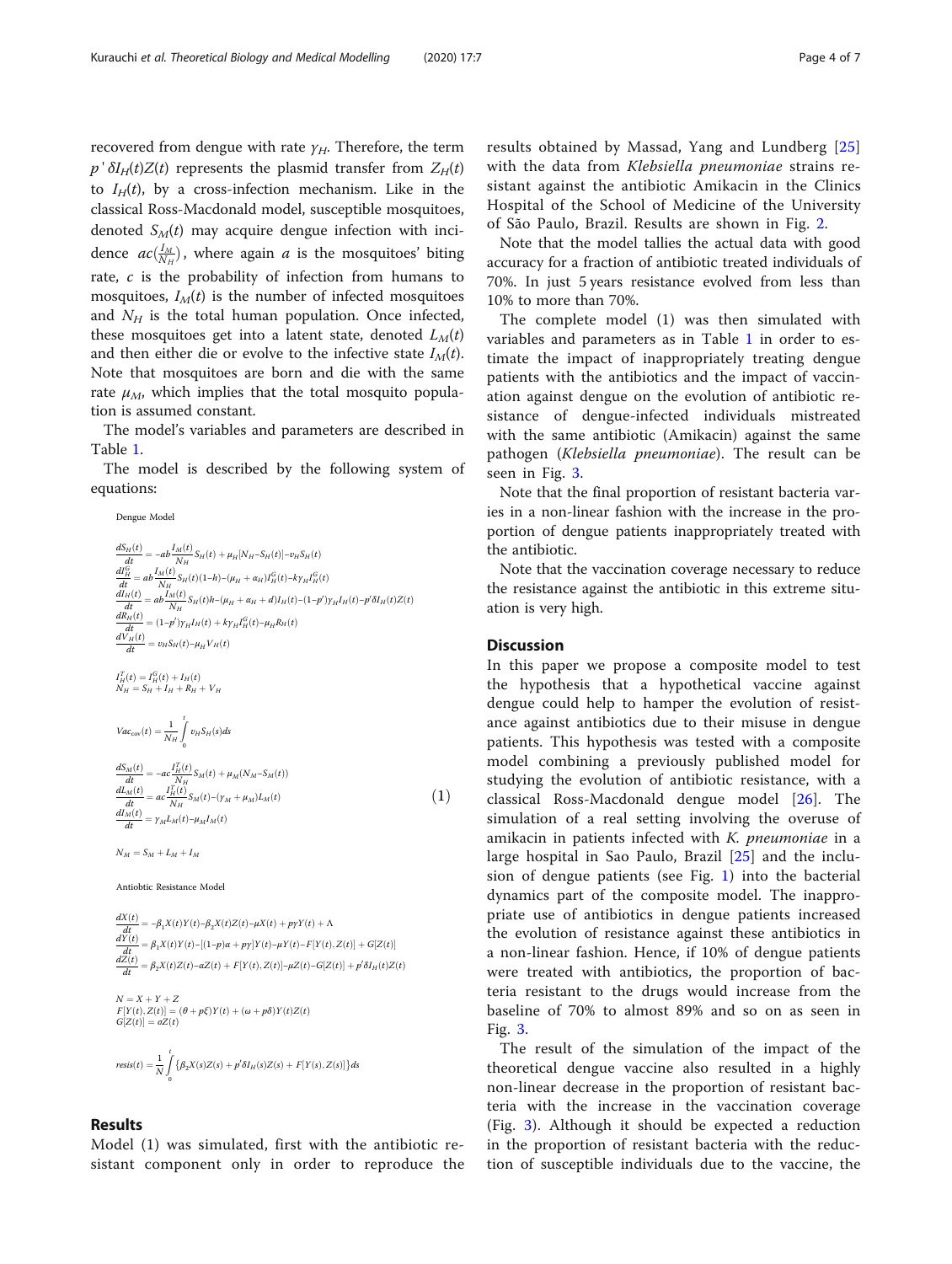| Variable/<br>Parameter    | Biological Meaning                                                                      | Initial condition/Value used in the<br>simulations |
|---------------------------|-----------------------------------------------------------------------------------------|----------------------------------------------------|
|                           | Antibiotic Resistance Model <sup>a</sup>                                                |                                                    |
| X(t)                      | Individuals susceptible to the hospital infection                                       | 100                                                |
| Y(t)                      | Individuals infected with a sensitive strain                                            | $\mathbf{1}$                                       |
| Z(t)                      | Individuals infected with a resistant strain                                            | 0.41                                               |
| Λ                         | Internment rate                                                                         | $3.33 \times 10^{-2}$ days <sup>-1</sup>           |
| μ                         | Discharging rate                                                                        | $3.33 \times 10^{-2}$ days <sup>-1</sup>           |
| $\beta_1$                 | Rate of infection with the sensitive strain                                             | $6.45 \times 10^{-3}$ days <sup>-1</sup>           |
| $\beta_2$                 | Rate of infection with the resistant strain                                             | $6.00 \times 10^{-3}$ days <sup>-1</sup>           |
| р                         | Fraction treated with the antibiotic                                                    | 0.7                                                |
| γ                         | Recovered from infection with the sensitive strain                                      | $2.50 \times 10^{-1}$ days <sup>-1</sup>           |
| α                         | Mortality rate induced by the infection                                                 | $1.15 \times 10^{-1}$ days <sup>-1</sup>           |
| θ                         | Rate of mutation from sensitive to resistant strains                                    | $1.00 \times 10^{-7}$ days <sup>-1</sup>           |
|                           | Treatment induced mutation rate                                                         | $1.00 \times 10^{-6}$ days <sup>-1</sup>           |
| ω                         | Rate of spontaneous plasmids transfer                                                   | $1.15 \times 10^{-5}$ days <sup>-1</sup>           |
| δ                         | Rate of treatment induced plasmids transfer                                             | $1.15 \times 10^{-4}$ days <sup>-1</sup>           |
| σ                         | Rate of back mutation from resistant to sensitive strains                               | $1.00 \times 10^{-8}$ days <sup>-1</sup>           |
| Dengue Model <sup>b</sup> |                                                                                         |                                                    |
| $S_H(t)$                  | Individuals susceptible to dengue                                                       | $1.00 \times 10^{5}$                               |
| $I_H^G(t)$                | Non-hospitalized individuals infected with dengue                                       | 1.0                                                |
| $I_H(t)$                  | Hospitalized individuals infected with dengue                                           | 0.0                                                |
| $R_H(t)$                  | Individuals recovered from dengue                                                       | 0.0                                                |
| $V_H(t)$                  | Individuals vaccinated against dengue                                                   | 0.0                                                |
| $S_M(t)$                  | Mosquitoes susceptible to dengue                                                        | $1.50 \times 10^{5}$                               |
| $L_M(t)$                  | Mosquitoes latent with dengue                                                           | $\mathbf{1}$                                       |
| $I_M(t)$                  | Mosquitoes infective with dengue                                                        | $\Omega$                                           |
| $\mu_H$                   | Birth/Mortality rate                                                                    | $3.92 \times 10^{-5}$ days <sup>-1</sup>           |
| $U_H$                     | Vaccination rate                                                                        | Variable                                           |
| а                         | Mosquitoes' biting rate                                                                 | $10 \, \text{days}^{-1}$                           |
| b                         | Probability of infection from mosquitoes to humans                                      | 0.6                                                |
| С                         | Probability of infection from humans to mosquitoes                                      | 0.6                                                |
| Yн                        | Recovered from infection with the sensitive strain                                      | $5.0 \times 10^{-1}$ days <sup>-1</sup>            |
| $a_H$                     | Dengue-induced mortality rate                                                           | $1.00 \times 10^{-5}$ days <sup>-1</sup>           |
| D'                        | Fraction of dengue-infected individuals mistreated with antibiotics.                    | Variable                                           |
| h                         | Fraction of dengue-infected individuals that are hospitalized                           | 0.3                                                |
| Κ                         | Fraction of non-hospitalized dengue-infected individuals that recover from<br>infection | 0.7                                                |
| d                         | Rate of hospital discharge of dengue patients                                           | $1.00 \times 10^{-2}$ days <sup>-1</sup>           |

<span id="page-4-0"></span>Table 1 The Model's variables, parameters, biological meaning and values

<sup>a</sup> Parameters' and initial conditions' values from reference [\[25](#page-6-0)]<br><sup>b</sup> Parameters' and initial conditions' values from reference [26]

bParameters' and initial conditions' values from reference [[26\]](#page-6-0)

simulations show that the necessary coverage to result in a significant reduction in the proportion of resistant bacteria is very high. In addition, the higher the proportion of dengue patients mistreated with antibiotics, the higher the necessary vaccination coverage to reduce the antibiotic resistance to base level (Fig. [3\)](#page-5-0).

Our model has several oversimplifications and limitations. Firstly it assumes a homogeneously mixing transmission, both to the bacterial infection and to the dengue infection. The model is deterministic, ignoring eventual stochastic fluctuations in the compartments dynamics. Many of the parameters used in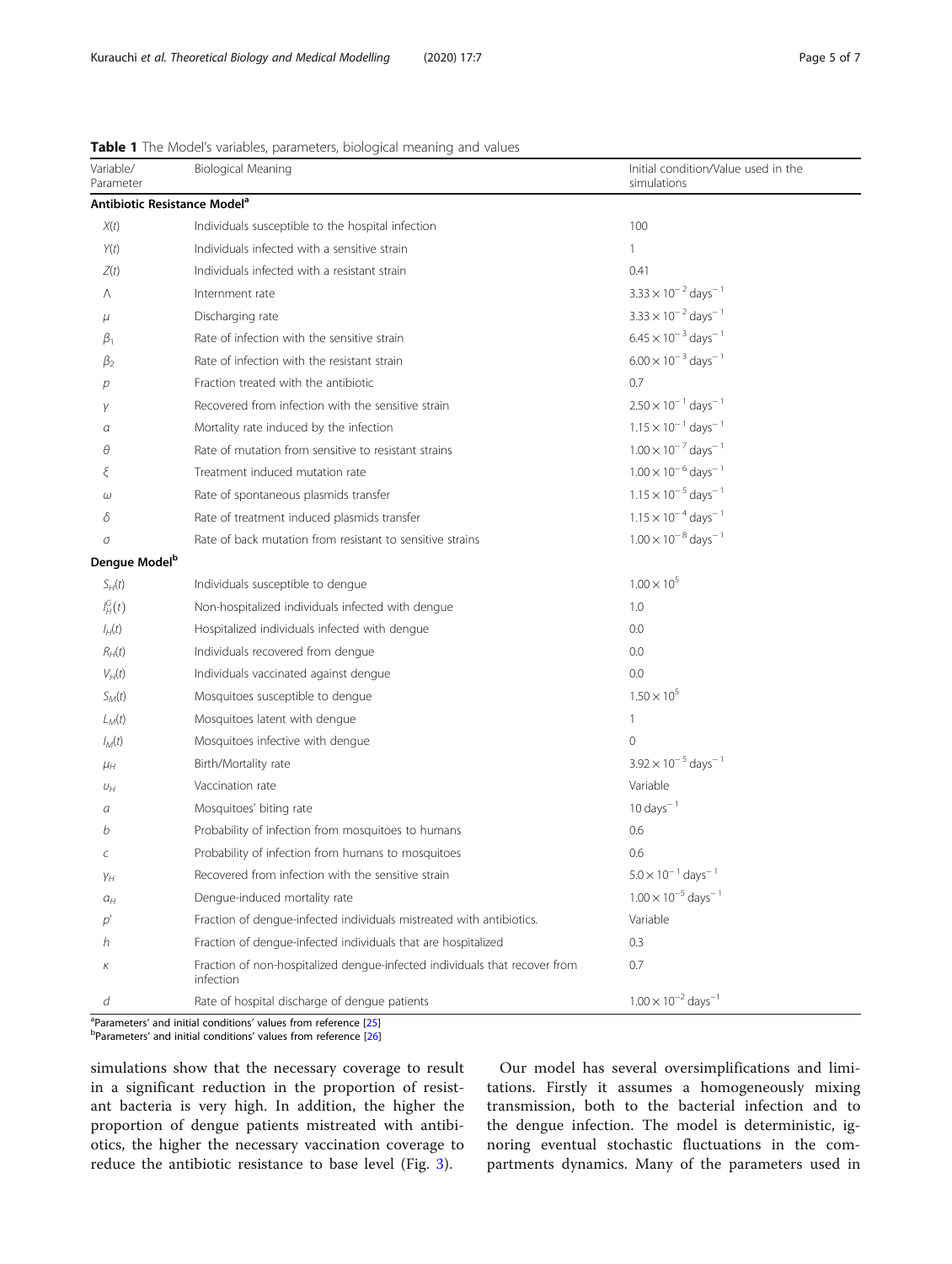<span id="page-5-0"></span>

the simulations are not based on empirical observations, although the antibiotic resistant part of the model reproduces a real scenario with a reasonable accuracy. The dengue model is not stratified by serotypes but considers dengue as an all-or-nothing infection. And finally, the theoretical vaccine is assumed to be 100% efficient to all dengue serotypes. Therefore if such a vaccine would be available and if 100% of susceptible people were vaccinated, then no dengue case would occur and no misuse of antibiotic would occur. Considering 50 million dengue cases per year worldwide, considering that between 20 and 40% are mistreated with antibiotics and considering the average cost of one antibiotic course of US\$9.91 [\[27](#page-6-0)] for each episode of wrongly diagnosed upper respiratory infection (the main cause of antibiotic misuse in dengue patients [\[2](#page-6-0)], then it should be expected an economic gain of between US\$99,100,000.00 and US\$198,200,000.00 per year.

Notwithstanding the above oversimplifications, we think that the composite model served its purposes since it was designed to qualitatively investigate how a hypothetical vaccine could curb the evolution of resistance against antibiotics that is caused by the inappropriate use of these drugs in dengue patients.

It is possible, therefore, based on the results of the simulation of our model that a dengue vaccine would reduce the rate of evolution of antibiotic resistance in a